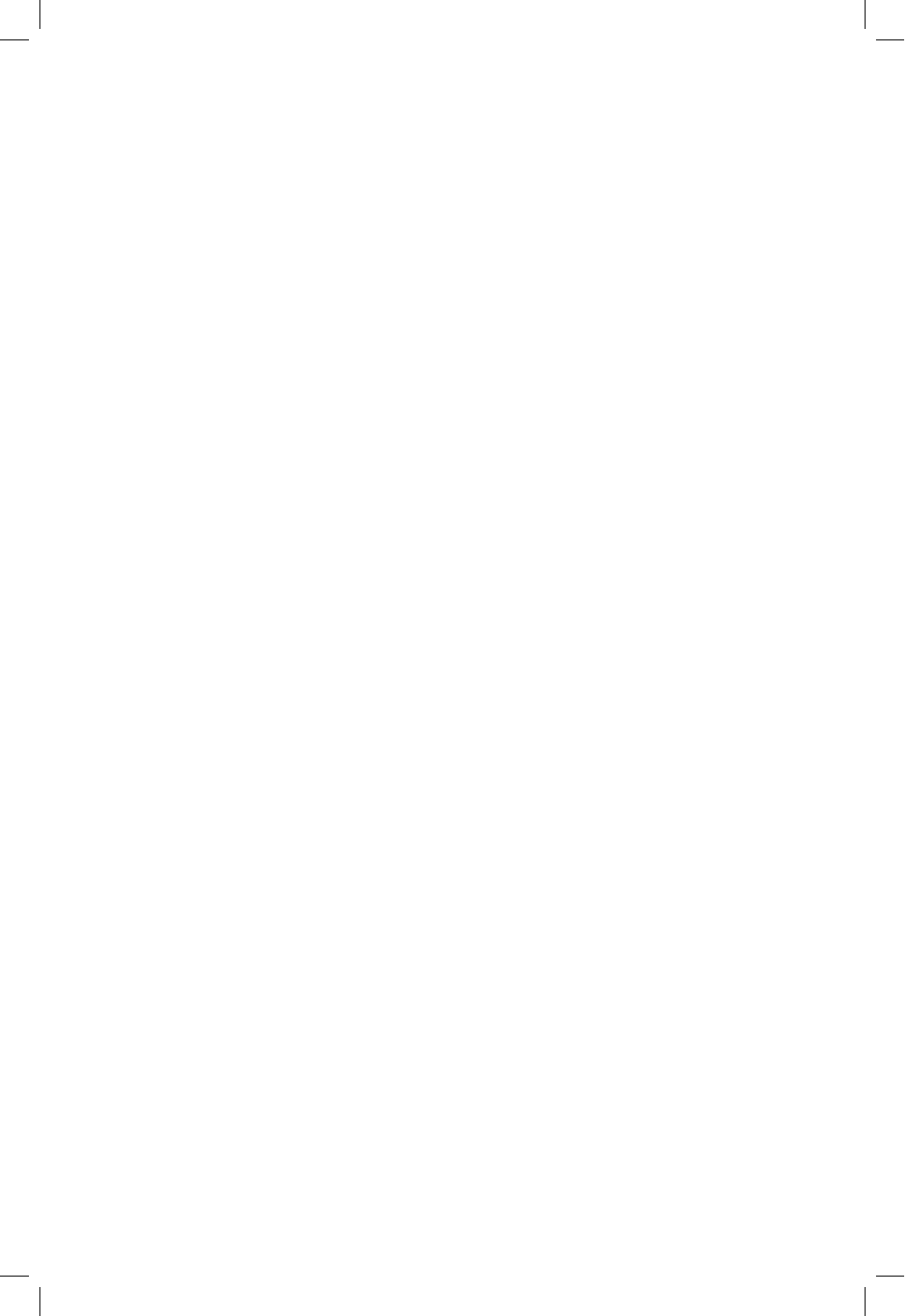

# a True Story of FAITH RESURRECTED

## Nik Ripken *with Gregg Lewis*

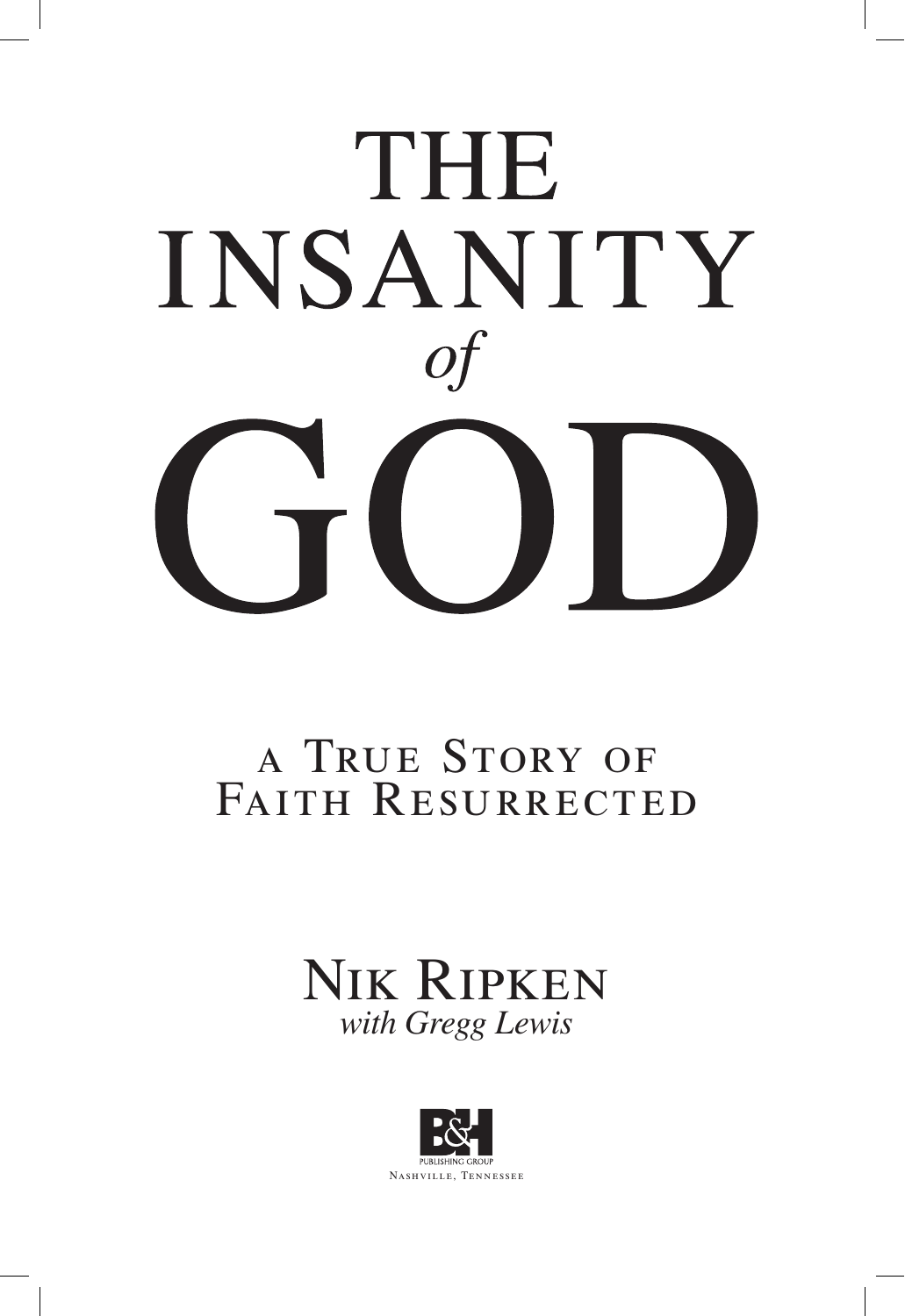Copyright © 2012 by Nik Ripken All rights reserved. Printed in the United States of America

ISBN 978-1-4336-7308-5

Published by B&H Publishing Group Nashville, Tennessee

Published in association with Yates & Yates, www.yates2.com.

Dewey Decimal Classification: TO COME Subject Heading: TO COME

Scriptures used are taken from the New International Version, copyright © 1973, 1978, 1984 by International Bible Society.

1 2 3 4 5 6 7 8 9 10 • 16 15 14 13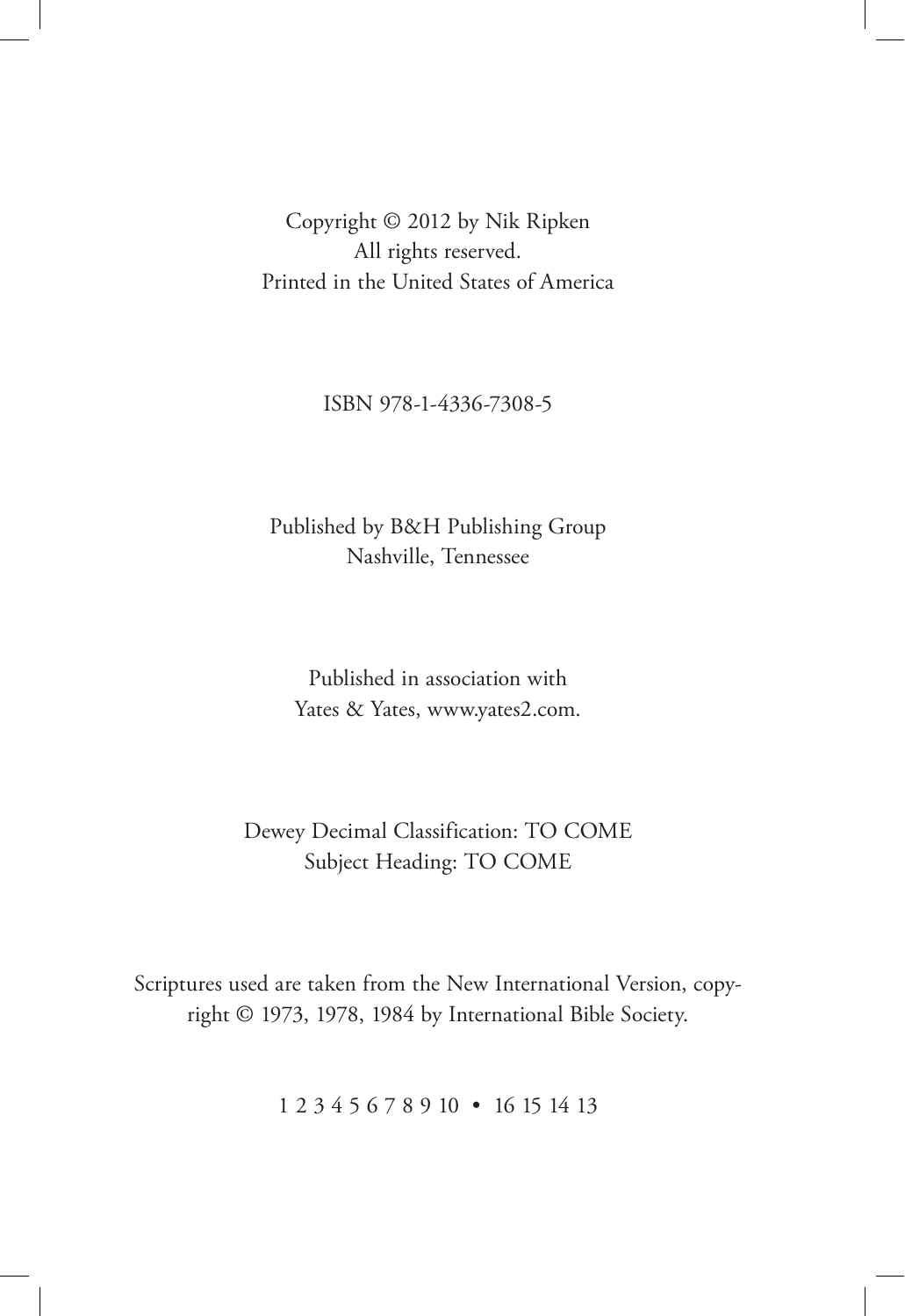*Be faithful, even to the point of death . . .*

Revelation 2:10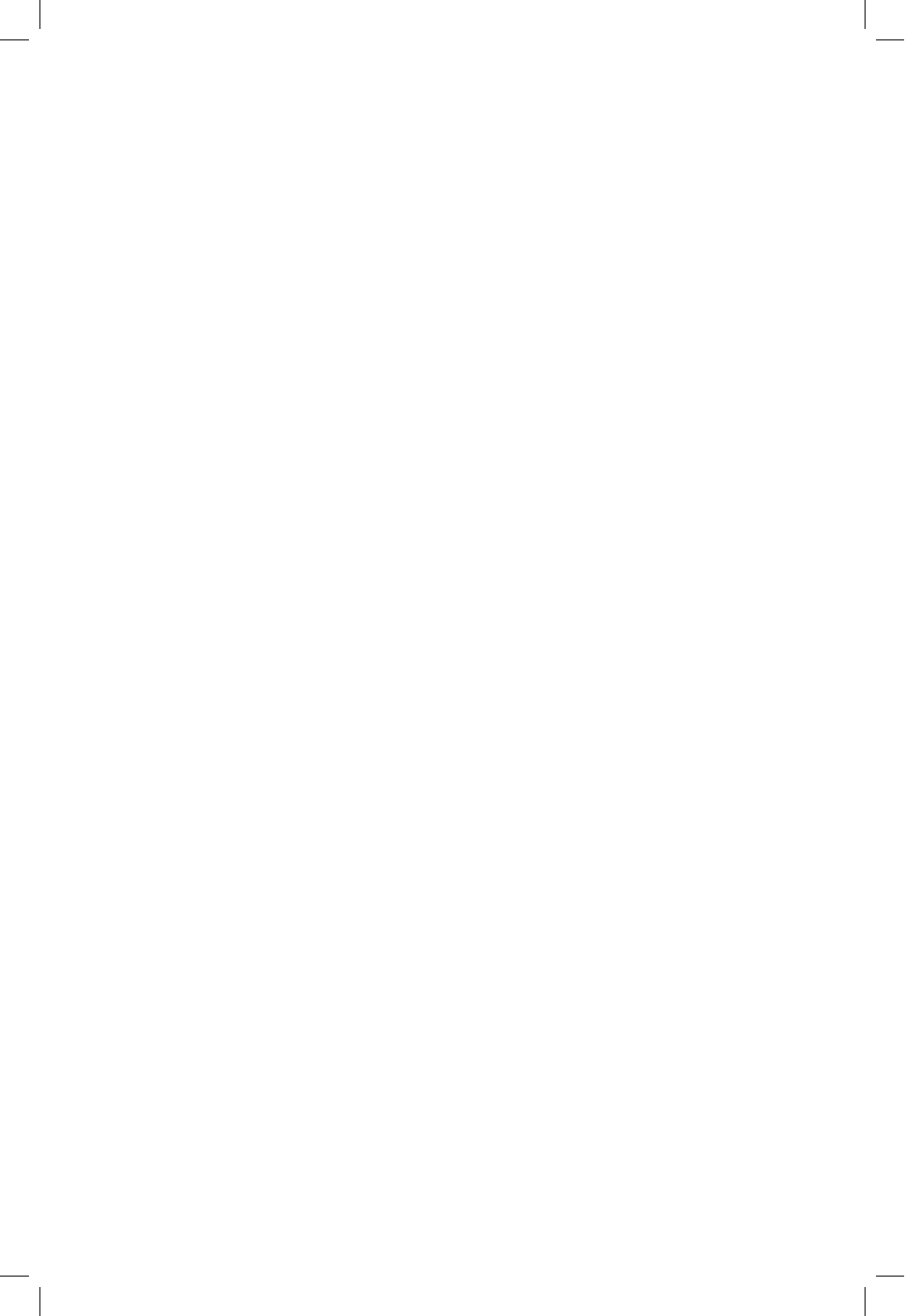## **Contents**

| Prologue Ready or Not                    | ix           |  |
|------------------------------------------|--------------|--|
| 1: Descent into Hell                     | $\mathbf{1}$ |  |
| 2: Growing Up Country                    | 9            |  |
| 3: The Face of Evil                      | 17           |  |
| 4: But I Wanted to Be a Veterinarian     | 27           |  |
| 5: Broken by a Smile                     | 37           |  |
| 6: God's Gift: Ruth                      | 49           |  |
| 7: "Take My Baby!"                       | 57           |  |
| 8: Mosquitoes Win                        | 67           |  |
| 9: Why Didn't I Just Keep My Mouth Shut? | 75           |  |
| 10: Just Show Up                         | 83           |  |
| 11: Bubba Sings                          | 91           |  |
| 12: Tears for Somalia                    | 103          |  |
| 13: Broken and Poured Out                | 109          |  |
| 14: Too Great a Cost                     | 117          |  |

 $\begin{array}{c} \hline \end{array}$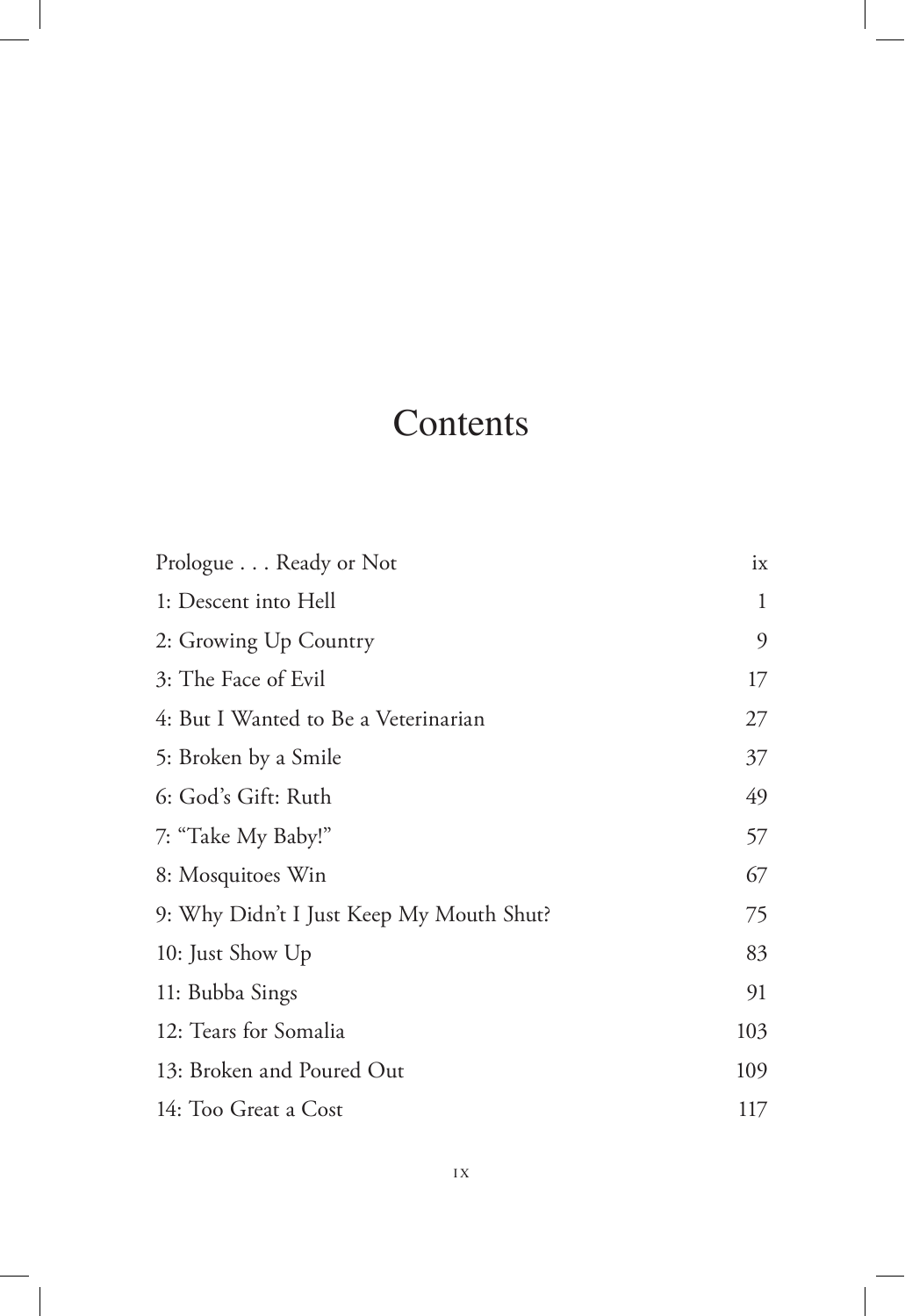| THE INSANITY OF GOD | X |  |  |  |  |
|---------------------|---|--|--|--|--|
|---------------------|---|--|--|--|--|

| 15: When Your Best Is Not Enough              | 125 |
|-----------------------------------------------|-----|
| 16: Death Follows Me Home                     | 129 |
| 17: A New Path                                | 137 |
| 18: Seeking Answers in the USSR               | 145 |
| 19: A Prison Sings                            | 155 |
| 20: The Genealogy of Faith                    | 163 |
| 21: Learning to Live; Learning to Die         | 171 |
| 22: Fear or Freedom?                          | 181 |
| 23: Refusing to Be Silenced                   | 189 |
| 24: Secret Rendezvous                         | 201 |
| 25: One Extra Pair of Underwear               | 217 |
| 26: The Power of Prison                       | 227 |
| 27: The Chinese Road Trip                     | 233 |
| 28: Preparing for Persecution                 | 245 |
| 29: Rebuked by God                            | 255 |
| 30: Dreams and Visions                        | 265 |
| 31: The Toughest Man I Ever Met               | 275 |
| 32: Heart Songs                               | 289 |
| 33: What If He Is Alive?                      | 301 |
| 34: It's All a Miracle And the Journey Begins | 313 |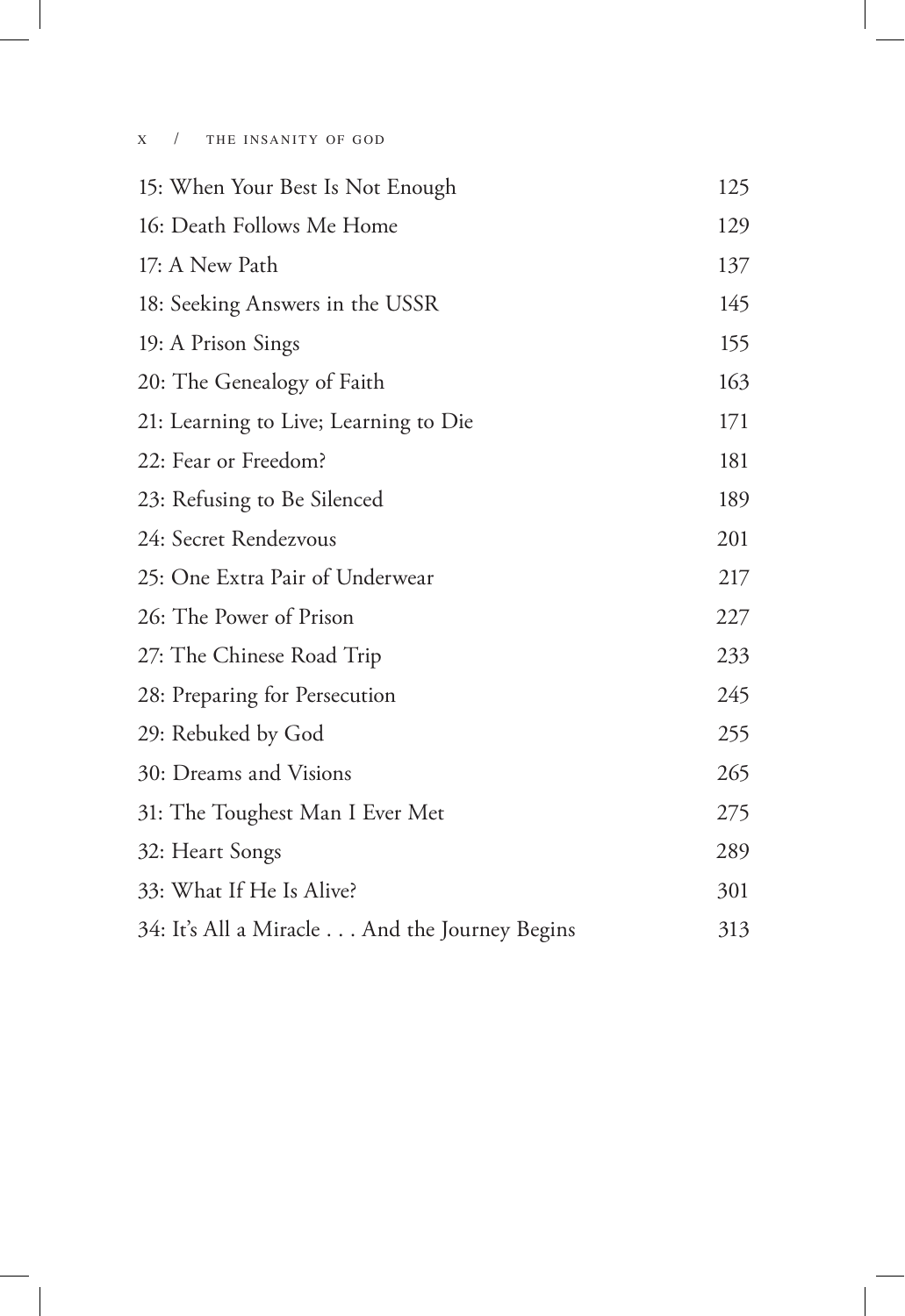### Prologue . . . Ready or Not

First, a confession.

My real name is *not* Nik Ripken. My reason for writing under a pseudonym will become apparent soon enough. Rest assured, my story and the people who appear in it are very real. Many of these people are, to this day, in real danger. It is *their* identities that I want to protect. For this story, I have changed my name and I have changed their names too.

This is my own, true account of a long and personal journey. I share this story not as a great heroic adventure; in fact, much of the time this pilgrimage has felt to me like an endless bumbling, stumbling, wandering, feeling-my-way-in-the-dark ordeal. This is a story with a clear beginning—and an uncertain ending. Or maybe it's better to say that this story starts with one beginning—and ends with another one.

When I first encountered God's grace as a young man, I received it eagerly. My trust in God was innocent and childlike. The story that I was told about God's love and about His gift of salvation took hold of my heart. When I read in the Bible that God loved the world, I understood that I was part of that world. When I was told about God's gift of salvation, I knew that I wanted that gift. When I heard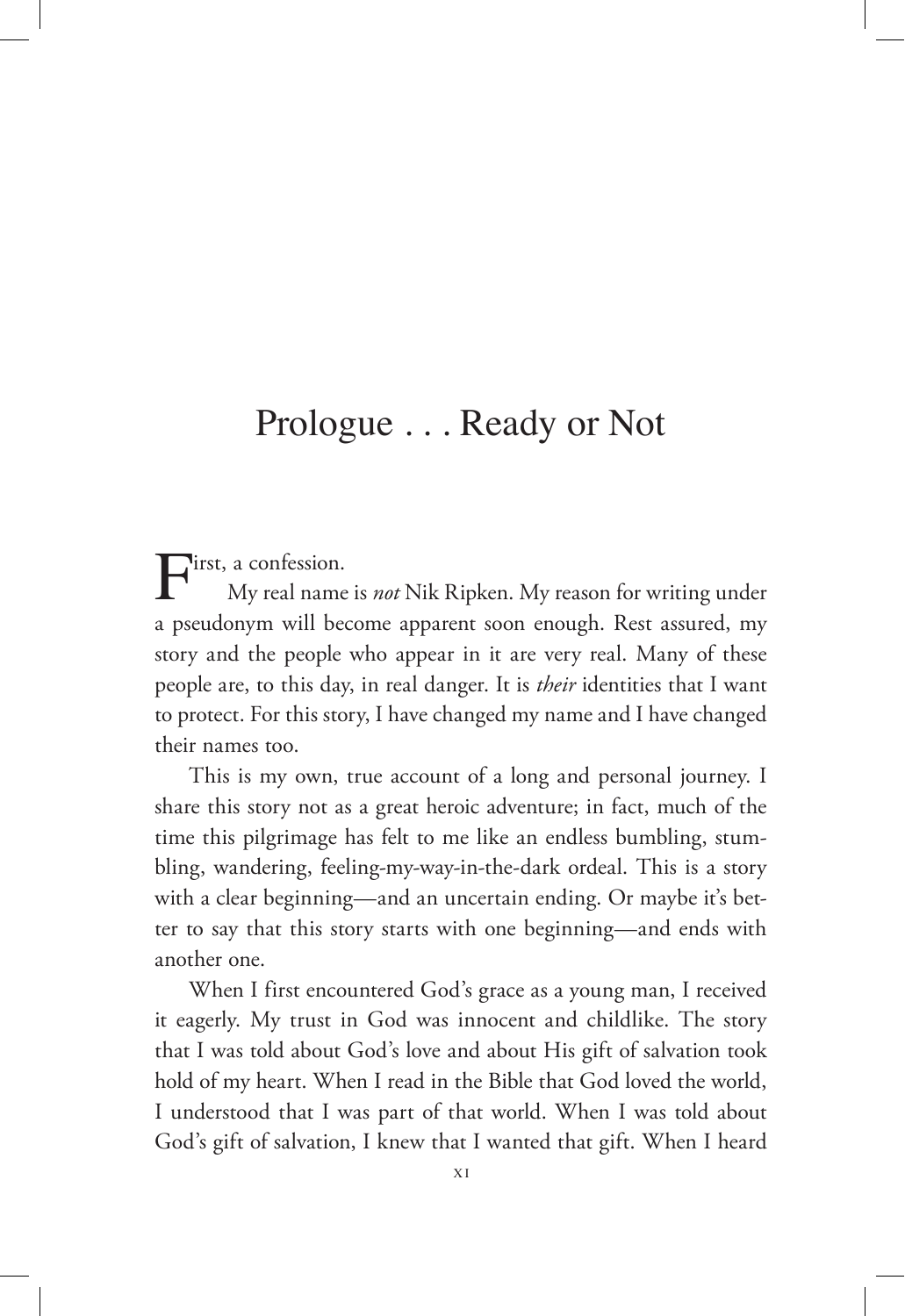about God's desire to reach the entire world with His grace, I quickly saw that I had a personal responsibility to fulfill that mission. And when I opened the book of Acts and encountered God's desire to reach the nations, I concluded quite simply that God intended for me to play a part in that.

Early in my life, it was so matter of fact: *this is what God offers His people; this is what God intends for His people; this is what God expects of His people—and His people, obviously, will respond with obedience and trust.* I am not suggesting that I always got it right, because I did not. But, still, the way to be obedient and trusting seemed so clear. And the need to be obedient was beyond question.

I am not sure if I ever heard it said out loud, but I also picked up the idea that obedience to God's call would result in a life of safety and security. Obedience, it was implied, would lead to effective ministry and measurable results and even success. "The safest place to be," I was told more than once, "is right in the center of God's will." And that sounded both true and reassuring.

I admit, however, my surprise when, many years later, I found myself living a life that was neither safe nor secure. I was stunned when, despite what I considered to be a life of sacrificial obedience, I could point to very little in my ministry that was "effective." There were simply no results to measure. And *success* was a word that I would have never used to describe what I had done.

It might, in fact, be safe to be in the center of God's will—but we would be wise to stop and think about what it means to be safe. I felt that I had lived a life in response to the call of God. Instead of effective ministry, measurable results, and what might pass for success, I felt mostly loss and heartache and failure.

What kind of God would allow this to happen?

That question drove me to a place very close to despair. I was forced to question much of what I believed—much of what I had been taught. The spiritual struggle was intense. Despair was something that I had never known before.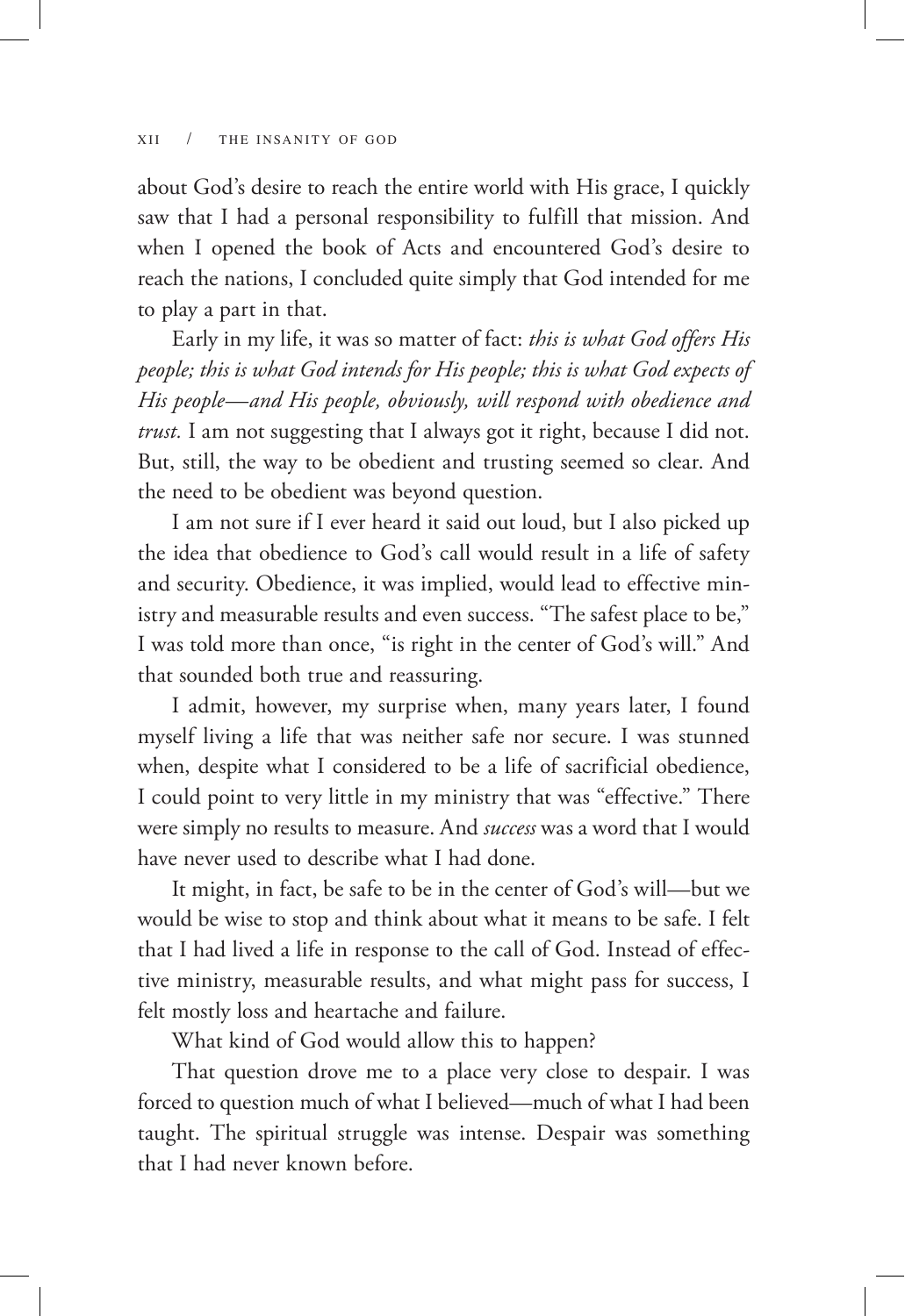I was familiar with discouragement. In fact, I had been told as a young believer that discouragement would probably surface in my life with Jesus from time to time. But this was something different—something that I had never faced before. And I discovered that I had no tools for dealing with it. Nothing in my background had equipped me to handle despair. I didn't even have a vocabulary to describe it. Like Job in the Old Testament, "I knew that my Redeemer lived"—but I couldn't figure out why He was being so painfully silent. I was desperate for answers, but my questions simply hung in the air.

Does God, in fact, promise His children safety?

Do things always work out for those who are obedient?

Does God really ask us to sacrifice—and to sacrifice everything?

What happens when our best intentions and most creative ideas are not enough?

Is God at work in the hard places? And does He expect us to join Him in those hard places?

Isn't it possible to love God and to pretty much keep living the life I already have?

What does it really mean for God to tell us that His ways are not our ways?

Would He really allow people who love Him dearly to fail? And, if so, is this a God who can use even holy failure for His purposes?

Clearly, I was in a crisis of faith. Eventually, I saw the choice that I held in my hands. Would I choose to trust this God who I could not control? Would I be willing to walk with this God whose ways are so different? Would I, once again, lean on this God who makes impossible demands and promises only His presence?

This is the story of my journey.

Please hear this well: I do not have answers to all of my questions.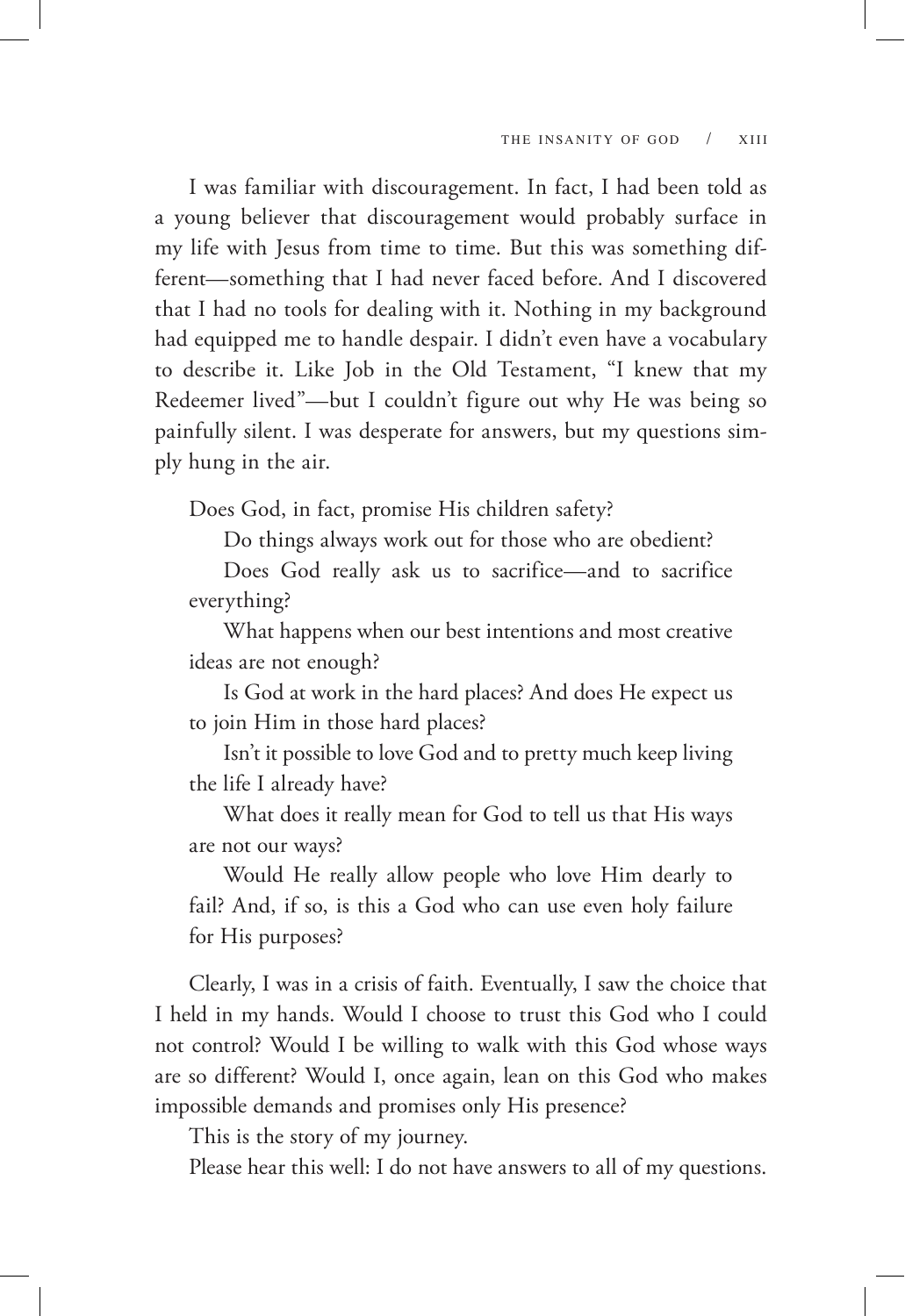#### XIV / THE INSANITY OF GOD

In fact, I am still not exactly sure where this journey might lead. But I am certain that the questions are worth asking—and I am certain that God is a patient, though sometimes demanding, teacher.

I am not completely sure about the ending of the story. But the beginning, I believe, was a plane trip to hell . . .



Of course, I was unaware of our destination at the time. No one had written "Hell" on our official flight plan.

In fact, there was an awful lot I didn't know when I walked out onto the tarmac and climbed aboard a twin-engine Red Cross plane at Nairobi's Wilson Airport on a bright February morning in 1992. I had made my "reservations" all of ten minutes before when I had walked up to the Westerner wearing an official-looking Red Cross jumpsuit—(I assumed he was the pilot)—and asked, "Where are you going?"

He told me that he would be delivering medical supplies to Somaliland. I nodded at the small stack of boxes sitting beside the aircraft and asked, "Need some help?"

"Always glad for any assistance," he replied. As we stowed the boxes into the cargo area in the back of the six-seat cabin, I introduced myself and explained why his flights in and out of Somalia interested me. I told him what I was hoping to do. Finally I asked, "So, could I hitch a ride with you?"

He shrugged and nodded a bit hesitantly: "I can take you in, no problem. I just can't promise when we might be able to get you out." His plans had to be tentative and flexible—dictated by weather conditions and the ongoing conflict in Somalia. "I might be able to get back in there next week," he told me. "Or it could be two or three weeks, maybe even a month. Things get crazy sometimes. We don't make definite plans."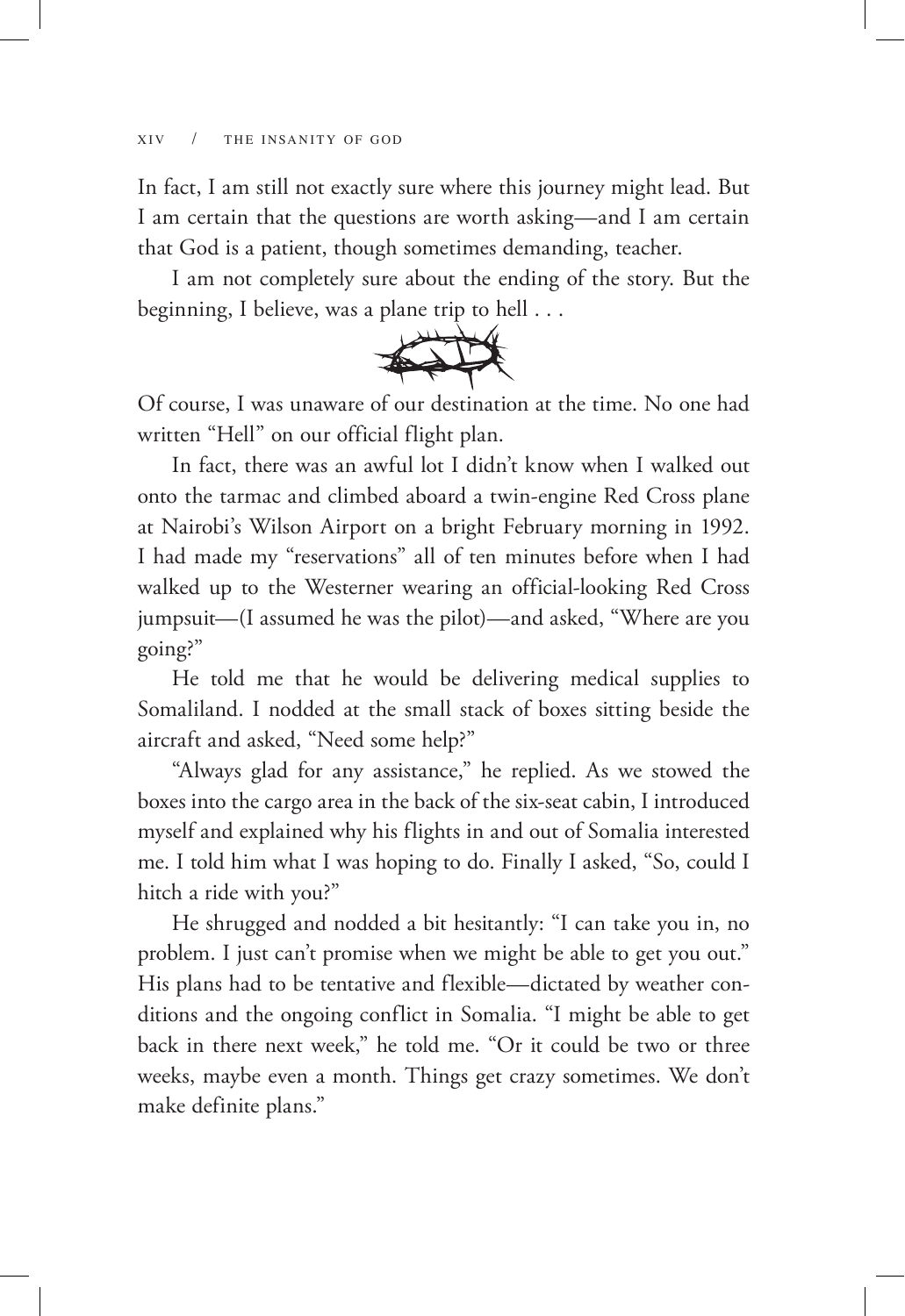1

### Descent into Hell

Our flight path that day took us away from the fertile green Nairobi hills described so idyllically in the novel *Out of Africa,*  across the parched brown terrain of northeast Kenya, and then over the forbidding mountains and desolate desert of southern Ethiopia. We finally dropped out of the sky and descended into hell by way of a bombed-out, single-landing-strip airport on the dusty outskirts of a city called Hargeisa.

This was the regional capital of an area known in colonial days as British Somaliland. Just a few years earlier, the region had declared its independence and attempted to secede from the Somali Democratic Republic. That had prompted the embattled Somali president to order his air force to bomb the second-largest city of his own country into submission.

Within minutes of my arrival there, I was aware that I had never been, or even imagined, any place that felt as oppressed as this. Rough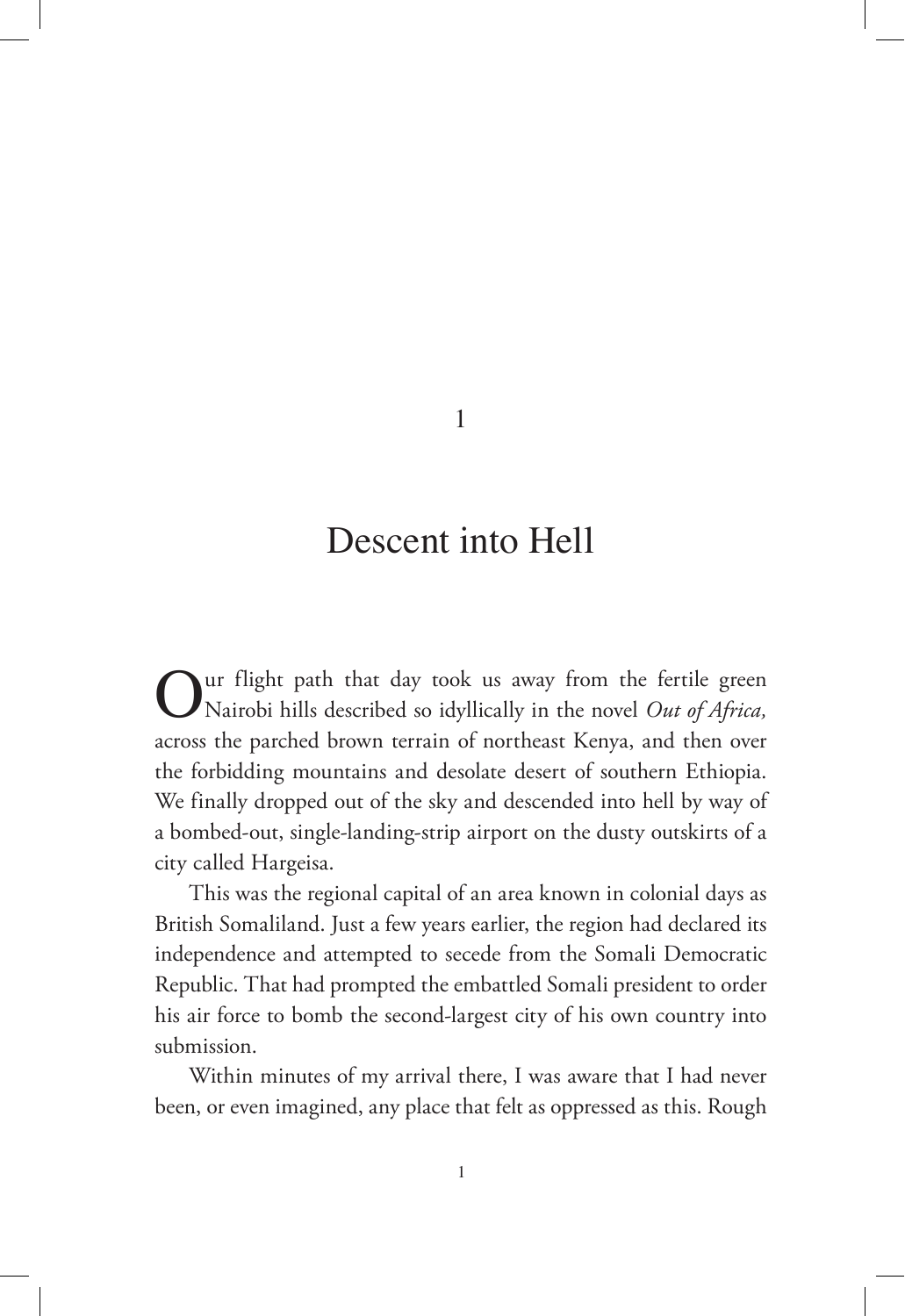patches on the recently repaired runway covered only the biggest cracks and craters.

Every man I saw working or walking around the airport carried an automatic weapon. Next to a nearby storage shed I saw women and children poking wearily through piles of refuse in search of food.

Inside the shed, which was covered by a bomb-damaged roof and enclosed on only three sides, two Somali guards napped atop stacked cases of hand grenades, AK-47s, rocket grenades, land mines and assorted other ordinance and ammunition. That one cache of weaponry—probably sixty feet wide, fifteen feet deep and piled ten feet high—looked to my untrained eyes to hold enough firepower to overthrow a good-sized developing country. And perhaps it would, one day, do just that.

Once arrangements were made for a private car to "taxi" me into Hargeisa, I thanked the Red Cross crew for the lift. The pilot reminded me that it might be anywhere from a week to a month before he returned. He said that he would try to get word to the airport before he did.



I couldn't begin to comprehend the devastation that I encountered traveling from the airport into the city that day. What should have been a quick, five-kilometer jaunt turned into a long and disturbing drive through utter destruction. If I had ever needed a visual image to illustrate the term *war torn,* that picture popped up everywhere I looked. The few individuals I spotted on the streets seemed to be wandering more than walking. They were people who seemed to be going through the motions of life with little hope, uncertain purpose and no real destination. My driver told me that seventy thousand people still called this tortured city home. I also learned that, in all of Hargeisa, only seven houses still had intact roofs.

The worst of the fighting in this Somaliland region of the country had ended many months earlier. Once the bombing runs had halted,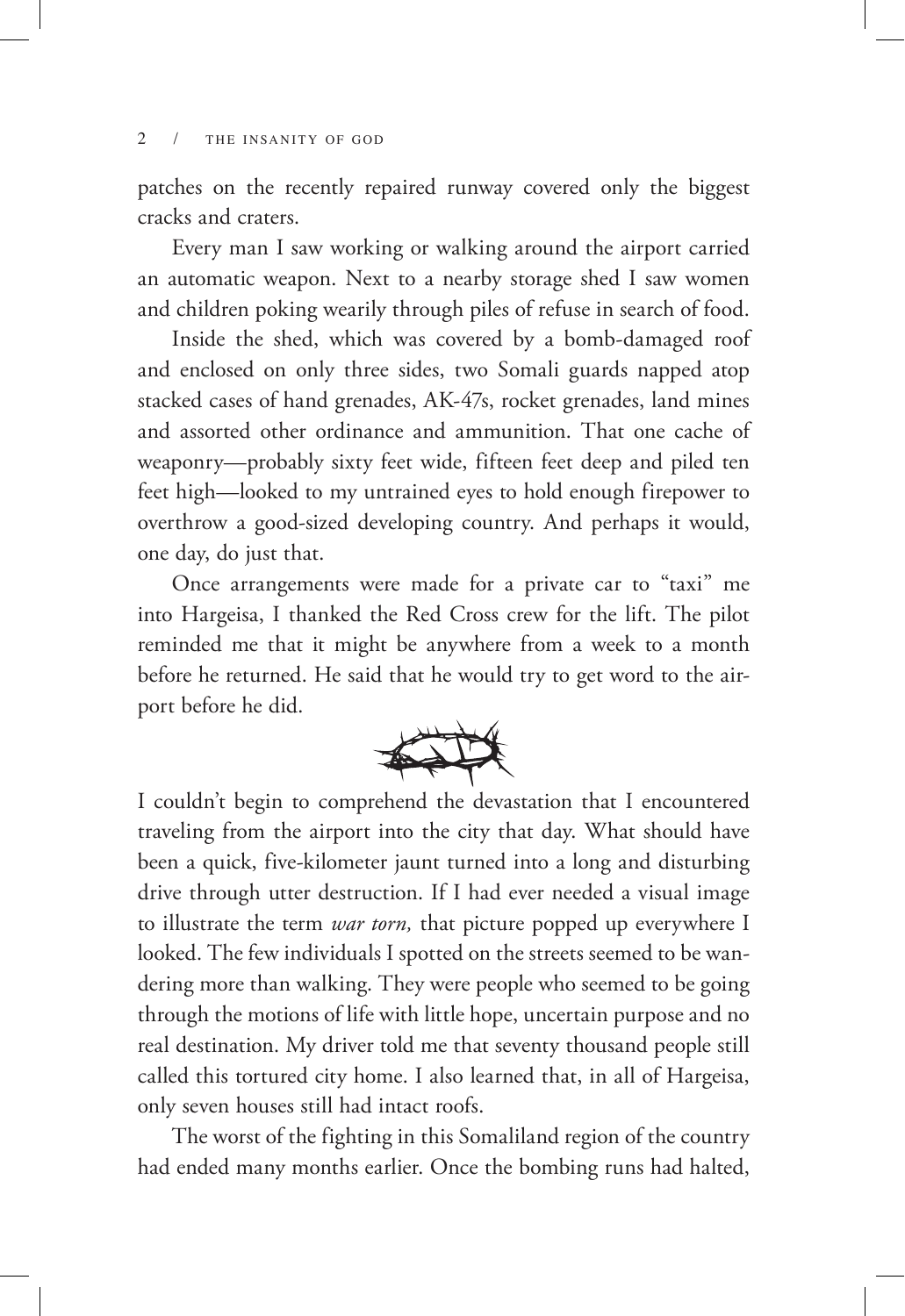a relentless follow-up mortar and rocket-grenade assault on the city began. With that punishment inflicted, the loyal government troops had turned their attention southward again to continue their battle with the rebel clans' militias for control of Mogadishu and the rest of the country.

The southern clans' insurrection eventually succeeded and the long-time dictator fled into exile. Soon the rebel coalition fell apart and former allies turned their violence against each other to determine which factions might be strong enough to seize ultimate control and govern the country.

The worst of the warfare may have moved elsewhere. But the death and destruction wrought for years on Hargeisa remained.

As my driver carefully picked his way, detouring around rubble from collapsed buildings and dodging bomb-craters in the road, I was told that the local people were still finding as many as fifty land mines a day. Many of the explosives were discovered only when stepped on and triggered accidentally by animals or playing children.

This was Somalia in early 1992—a land tormented by a deadly and unprecedented drought. Even worse, this horrific natural disaster had come hard on the heels of a brutal civil war as violent and inhumane as any conflict in human history. Yet, tragically, there would still be many more months and countless more deaths before this crippled country's full measure of misery would finally register on the radar screen of world awareness and shock the international community into responding.



I didn't know a soul in Somalia the day I landed in Hargeisa. An acquaintance who had worked in the country before the civil war somehow made contact on my behalf with a friend of his—a young European man currently working with a German nurse and a Dutch woman who had run an orphanage in Hargeisa for years. Those were the only contacts I had in the entire city. Fortunately, my driver *just*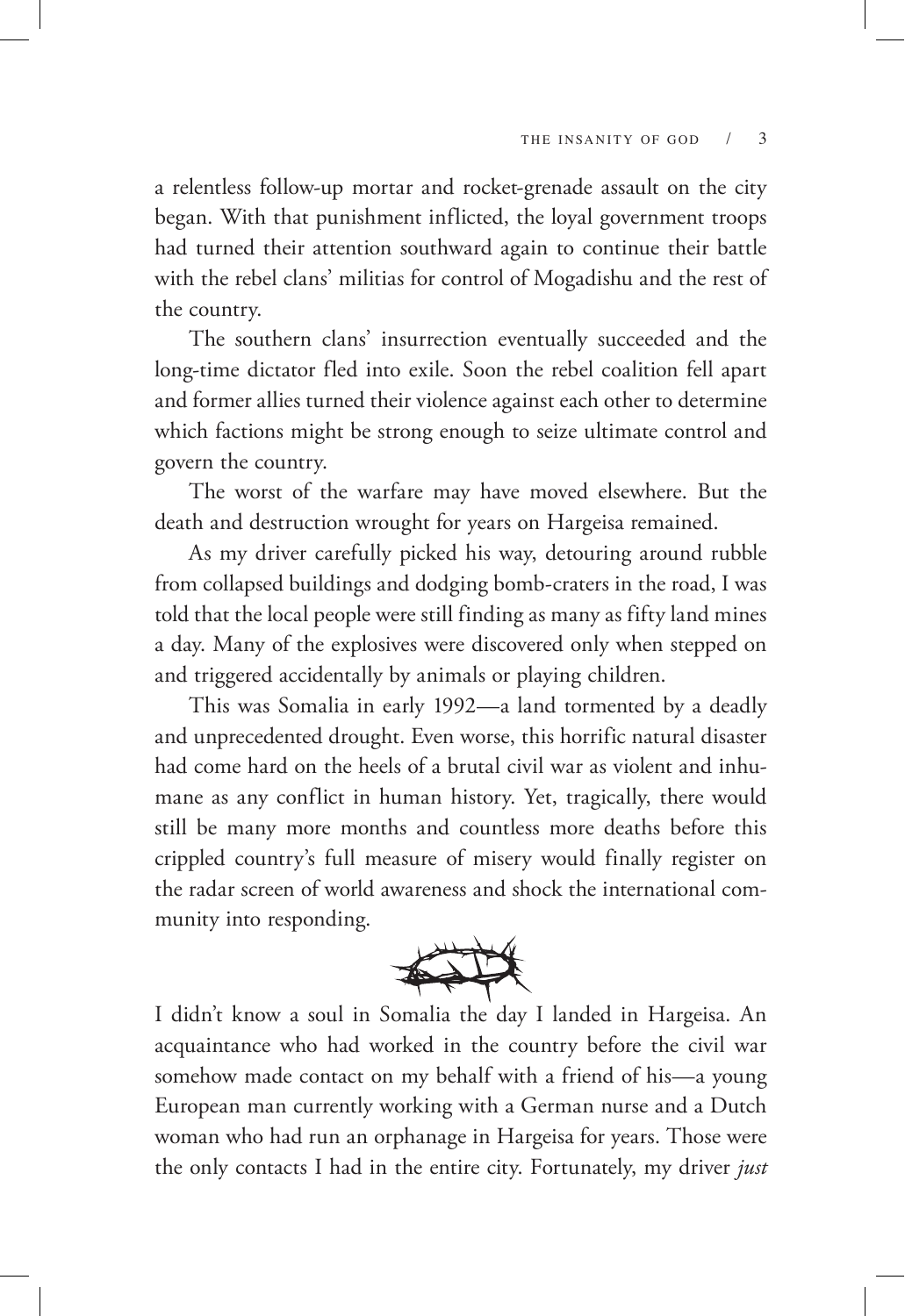#### THE INSANITY OF GOD

*happened* to know where to find the westerners who ran the orphanage. They graciously invited me to make their "home" my base of operations for as long as I was in Somaliland.

The three of them lived very simply in the undamaged rooms of an empty shell of a rented house a few blocks from the orphanage that housed about thirty children whom they cared for with the help of a few Somali staff. With no electricity, no running water, and no western furniture in their home, my hosts used a small charcoal stove to prepare a supper consisting of chewy bits of goat simmered in broth and served with potatoes and boiled greens. We sat on the floor to share my first meal in Somalia, and we remained in that same position for a long after-dinner conversation.

As they told me about their challenges at the orphanage and talked about the children that they worked with, I was moved by their passion and compassion—not just for the girls and boys in their care, but for all the desperate people of Somalia, old or young, who had suffered so much for so long.

Naturally, my hosts wanted to know about me, especially why I had come to Hargeisa and what I hoped to accomplish. I told them about Ruth and my boys back in Nairobi and then shared some of my personal background: growing up on a farm in middle America, being the second in my family to get a college education, serving as a pastor at a couple of small churches back home, coming to Africa seven years before and working until recently in two different African countries, planting and growing churches.

I saw concern as well as interest on the faces of my listeners. I quickly let them know that I understood that I would never be able to do in Somalia the kind of work that I had done previously in Malawi and South Africa. Strict regulations had made it extremely difficult for westerners with any kind of religious affiliation to live or even gain entry into the country. Now, in the wake of the recent civil war, it had become virtually impossible.

According to my research, the best estimates indicated that in the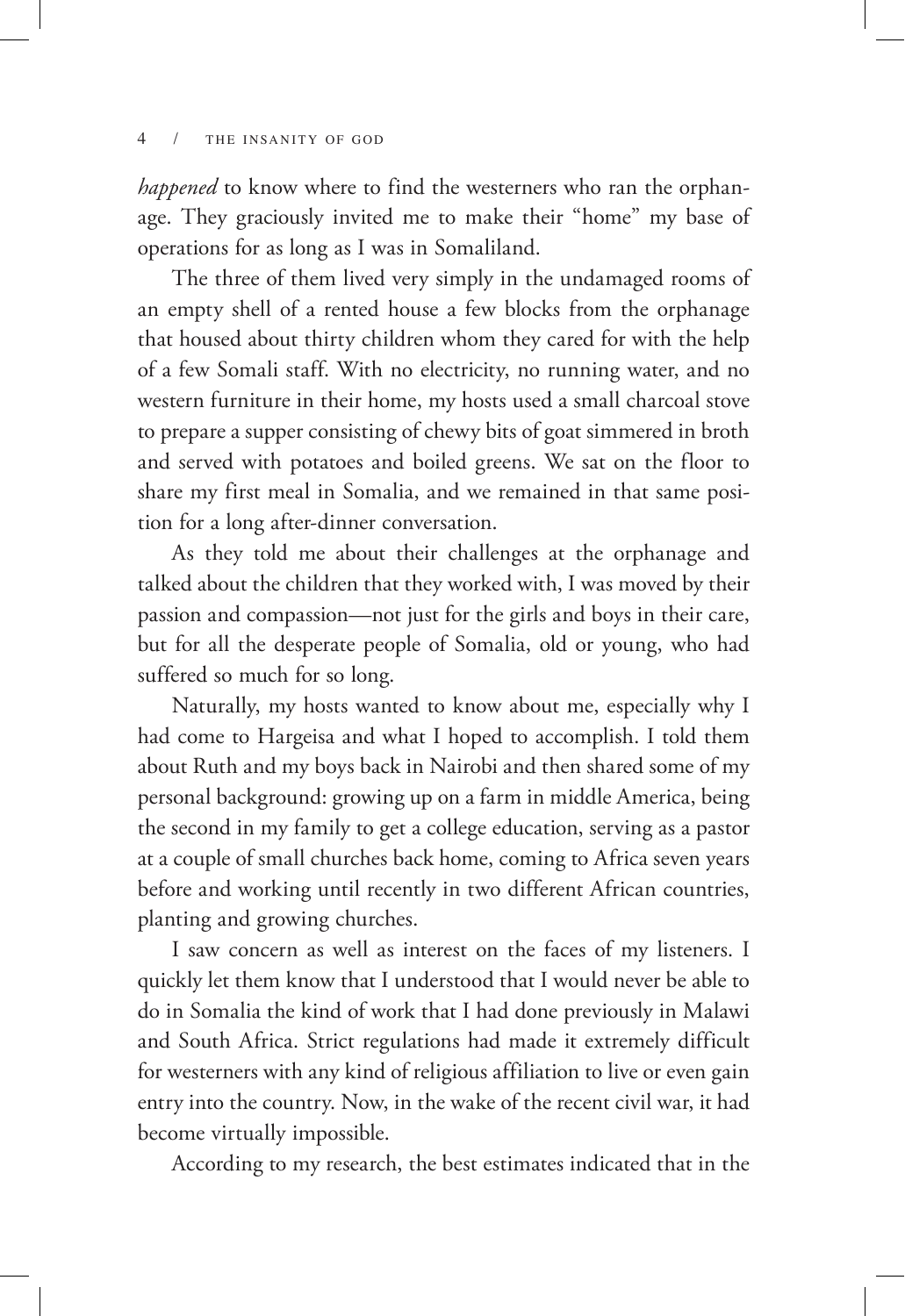entire nation of Somalia (with a population of seven million people) there were only enough followers of Jesus to perhaps fill the pews of one small country church like we had back home in Kentucky. Of course, there was not a single church or enough believers concentrated in one area of Somalia to form even a small house-church congregation.

In light of that, I assured my hosts that Ruth and I were representing several different secular organizations that were interested in providing much-needed relief work in Somalia. Naturally, as believers ourselves, we hoped that our humanitarian relief efforts might demonstrate the love of God as we tried to be obedient to Jesus' teaching that His followers should seek out "the least of these." We wanted to obey His call to give water to the thirsty and food to the hungry, to clothe the naked, to provide shelter for the homeless and lost, to care for the sick, to visit those who had lost their freedom. Like the Good Samaritan in Jesus' parable, we wanted to bind up the wounds and generously provide for the needs of any one of our *neighbors* in need of help.

Even at this early stage, we were well aware that the "forms" of Christianity such as buildings, ordained clergy, and seminaries were not transferable into hostile environments such as Somalia. Words like *church*, *missionary*, and *Christian* were just a few of the words that would harm witness and hinder work within an environment such as this.

If my three dinner partners had written me off as a naïve American, they would have been right. But they listened graciously and assured me that once I began scouting around Hargeisa, I would have no trouble at all finding a multitude of *neighbors* with more needs than I could even imagine.



Later that night, lying on top of a sleeping bag spread out on a concrete floor, I mentally reviewed all that I had seen and heard and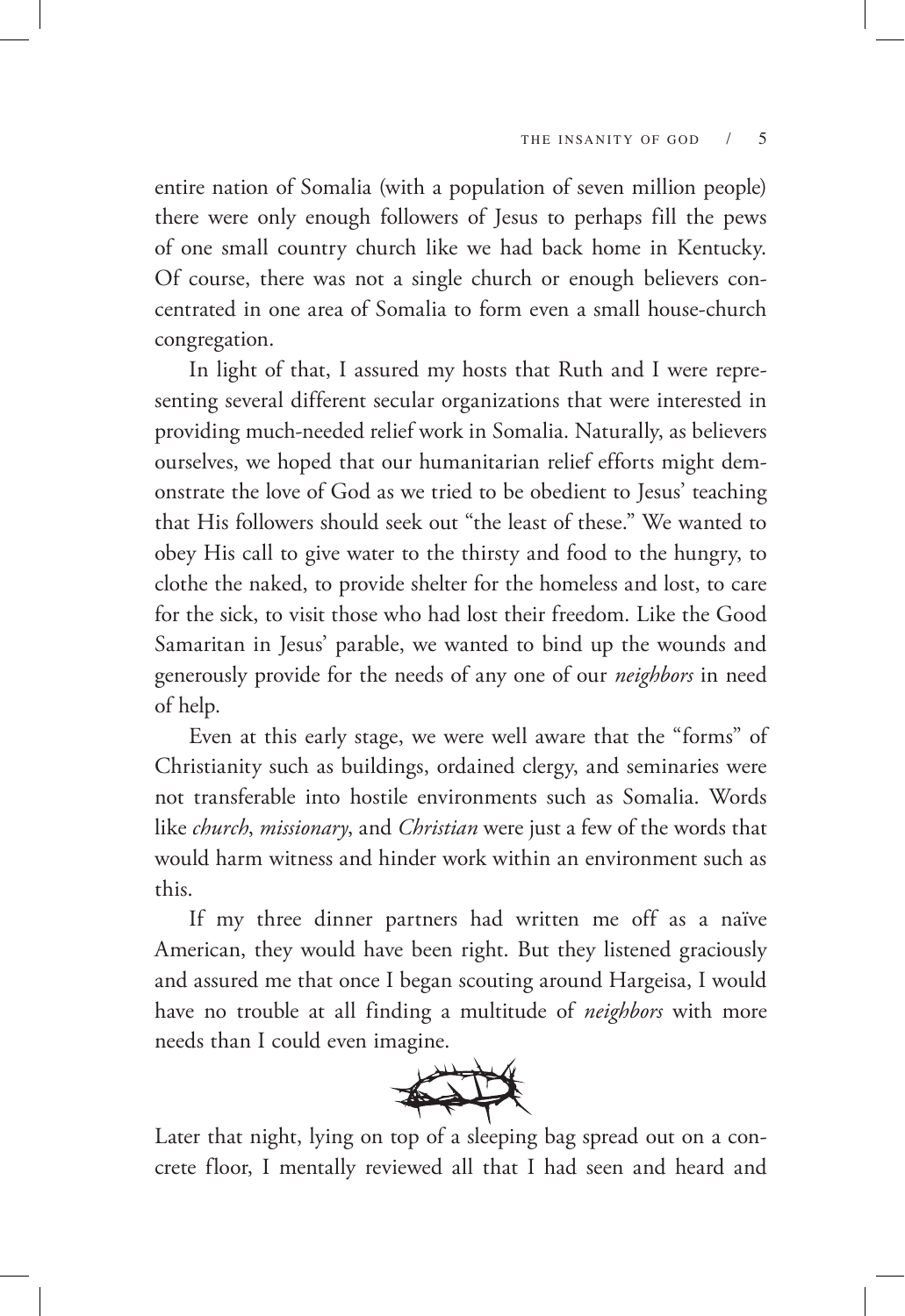#### $6 /$  THE INSANITY OF GOD

learned in just a few hours. I was already experiencing sensory overload. And I was certain that I had only started to scratch the surface.

In that moment, the prayer that I prayed was mostly complaint: *"Lord God, why me? Why here?"* Just in case God had forgotten, I pointed out that nothing in my upbringing, my education, or my professional experience had equipped me to live or work in a place like Somalia. My prayer that night was filled with demands: *"What in the world do you expect me to do here, Lord? There are no churches and hardly any Somali believers. There are no pastors, no deacons, no elders, no Sunday schools, and no Bible studies. There is nothing here that I recognize! There is nothing that I know how to do here! I am hopelessly lost. I am all alone behind enemy lines. Please, Jesus, get me out of here!"*

Forget the months of planning and preparation that had preceded this trip! If there had been a way to contact my Red Cross pilot and persuade him to fly back the next day, I was ready to climb on the plane and never return to Somalia.



My visit to the orphanage the next day lifted my spirits, despite the fact that getting there was another harrowing adventure. It was difficult and dangerous for anyone to move around Hargeisa. What should have been an eight-block walk that took a few minutes wasn't that simple. And it certainly wasn't safe. I followed my hosts' lead as we trod carefully down deserted alleys and detoured completely around other blocks where they knew the streets had been mined and not yet cleared. By the time we reached our destination, I felt as if I had walked to the end of the world.

The orphanage, however, felt like an oasis of joy and hope in that vast desert of despair. The kids crowded into that little compound were some of the best-fed Somali children I would ever see.

The home itself showed the Arab architectural influence common to many cities in the Horn of Africa—a single-story, flat-roofed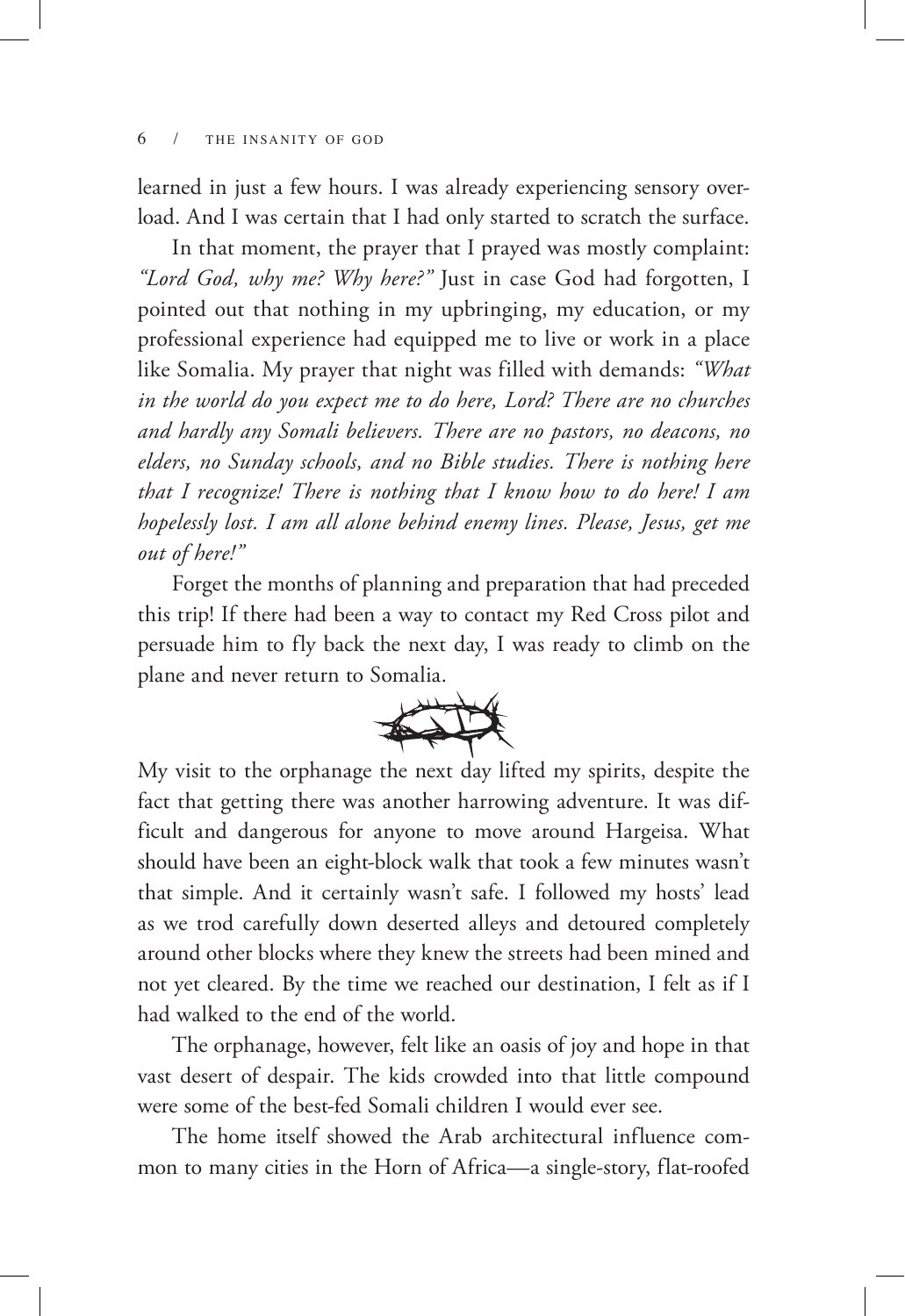structure, its walls constructed of sunbaked bricks covered in plaster and whitewashed inside and out. Sunlight shone in through barcovered window openings, none of which was screened or glassed. The outer walls of the house were pocked with bullet holes. At night the children slept wall-to-wall on woven mats they rolled out over cement floors. Like the rest of Hargeisa's residents, the residents of the orphanage lived without electricity—except when petrol could be found for a small generator to power a handful of lights.

Without running water, orphanage workers had to search each day for new sources of water that they could afford to purchase. The only toilets consisted of a simple hole in the floor or ground over dugout latrine pits.

Not one time in my visit that day (nor in any other visit to the orphanage) did I see a child set foot outside the walls of the orphanage. Their entire world had been reduced to that one small compound consisting of the interior of that house and its tiny courtyard. Theirs was a world without toys. There were few books, no modern appliances, and no pieces of furniture. Yet, despite such primitive conditions, the contrast between inside and outside could not have been greater. Beyond those walls I had witnessed the hideous face of evil and its crushing impact on the country. Within the shelter of that home, however, I discovered a surprisingly secure and happy refuge where children smiled and laughed and played.



My first actual attempt at "scouting" came later that day. It was nothing more than a simple trek with the orphanage ladies on their daily walk to the city's open-air market to see what food might be available for the children's supper. I asked if I could tag along. I figured that, if my organization was going to provide the orphanage with food and other relief assistance, I needed to have some firsthand knowledge about what was currently available from local sources.

The short answer to that question was: *Not much!*